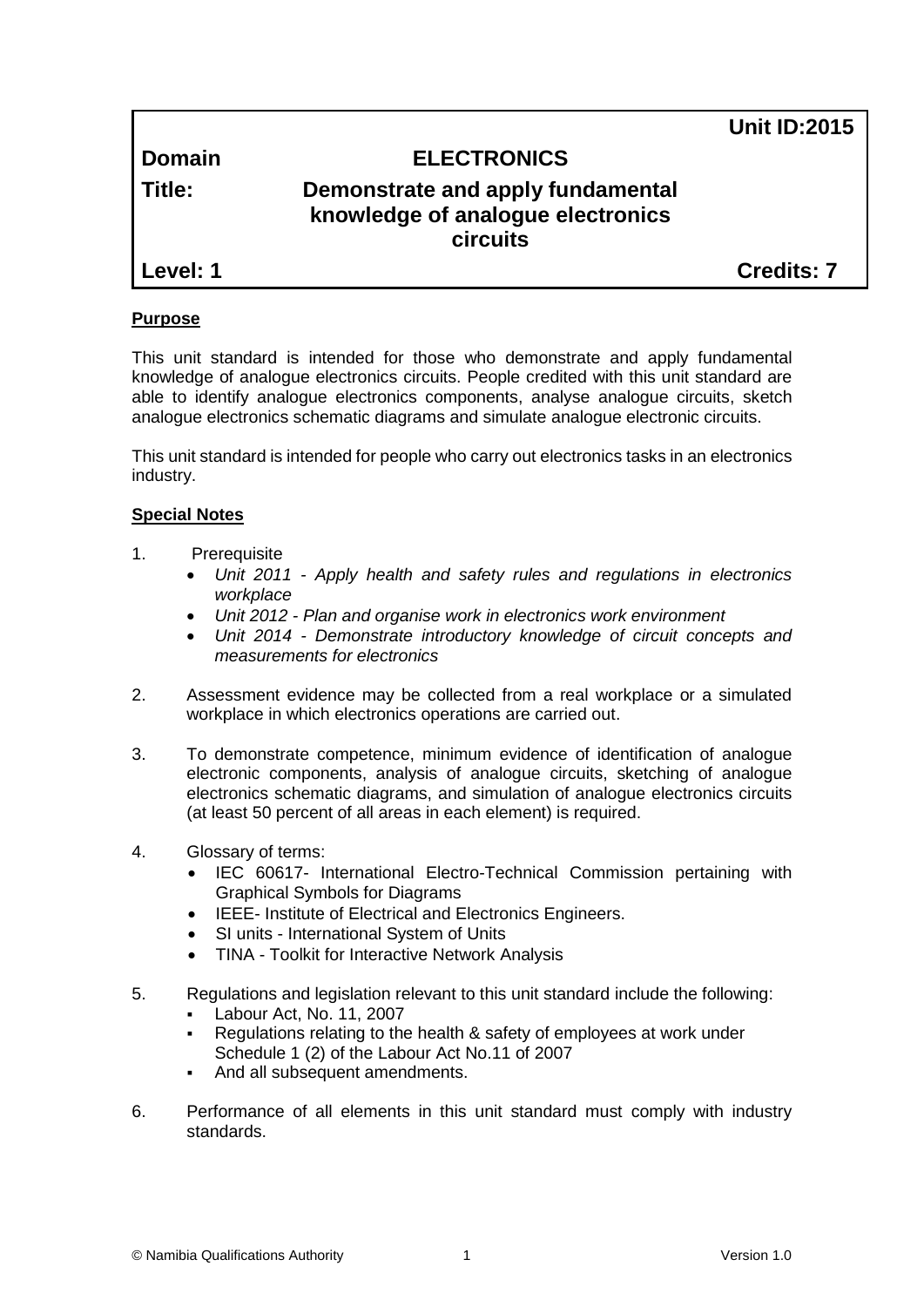# **Quality Assurance Requirements**

This unit standard and others within this subfield may be awarded by institutions which meet the accreditation requirements set by the Namibia Qualifications Authority and the Namibia Training Authority and which comply with the national assessment and moderation requirements. Details of specific accreditation requirements and the national assessment arrangements are available from the Namibia Qualifications Authority and the Namibia Training Authority on [www.nta.com.na.](http://www.nta.com.na/)

# **Elements and Performance Criteria**

# **Element 1: Identify analogue electronics components**

# **Range**

Analogue electronics components include but are not limited to diodes (Zener, rectifier, LED, Schottky, signal), Bipolar junction Transistors (NPN, PNP), Field effect transistors (N-channel and P-channel), Insulated gate bipolar transistors (IGBT), unijunction transistors (UJT), operational amplifiers, 555 timers.

# **Performance Criteria**

- 1.1 Analogue electronic components are identified.
- 1.2 Analogue electronic components pin layouts are determined from data sheet and/or by inspection.
- 1.3 Analogue electronic components are selected for specific application based on their advantages and disadvantages.

# **Element 2: Analyse analogue circuits**

#### **Range**

Analogue electronics circuits to be analysed include but are not limited to rectifier circuits, transistor circuits, operational amplifier circuits and 555 timer circuits.

#### **Performance Criteria**

- 2.1 Types of analogue electronic circuits are determined in line with job requirements.
- 2.2 Measurements and/or calculations are performed for functionality of analogue electronic circuits using appropriate instruments.
- 2.3 Measurement and/or calculated results are recorded and interpreted.

#### **Element 3: Sketch analogue electronics schematic diagrams**

#### **Range**

Analogue electronic circuits to be sketched include rectifiers, clippers, clampers, regulators, multipliers, amplifiers and switching circuits, operational amplifier circuits, oscillator circuits, filters.